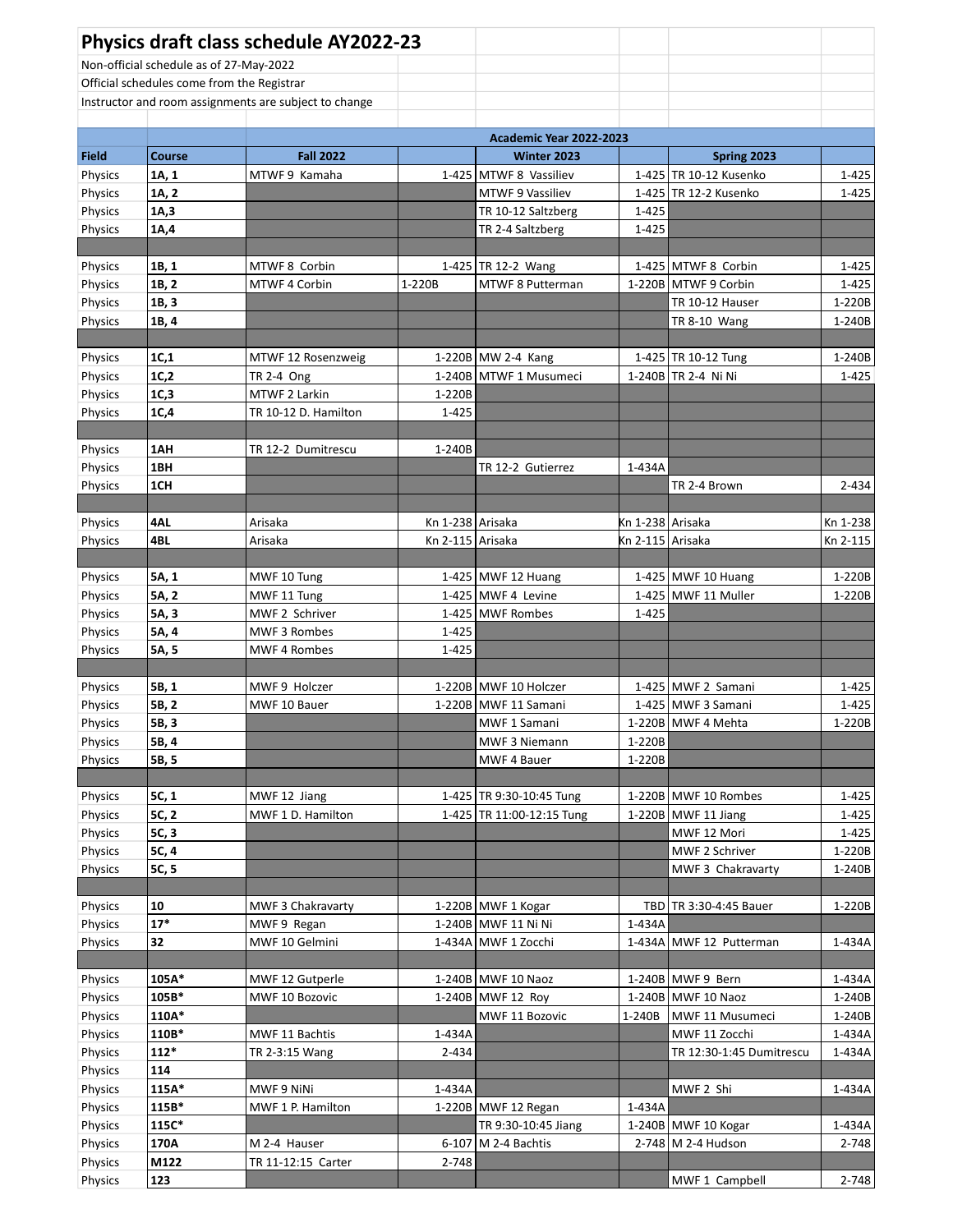| Physics | 124             | TR 12:30-1:45 Kang      | 2-748        |                       |            |                           |             |
|---------|-----------------|-------------------------|--------------|-----------------------|------------|---------------------------|-------------|
| Physics | 126             |                         |              | MWF 1 Kamaha          | 2-748      |                           |             |
| Physics | 127             |                         |              |                       |            | TR 9:30-10:45 TBD         | 1-434A      |
| Physics | 132             |                         |              | MW 9:30-10:45 Solon   | 1-434A     |                           |             |
| Physics | 140A            | <b>MWF 12 Gutierrez</b> | 2-748        |                       |            |                           |             |
| Physics | 150/250         | TR 12:45-2 Musumeci     | $6 - 107$    |                       |            |                           |             |
| Physics | 170A            | M 2-4 Hauser            |              | 6-107 M 2-4 Bachtis   |            | 2-748 M 2-4 Hudson        | 2-748       |
| Physics | 170E            |                         |              | TR 1-3 Corbin         | <b>TBD</b> |                           |             |
| Physics | 170M            |                         |              | <b>TR 2-4 Do</b>      | 3-735      |                           |             |
| Physics | <b>170N</b>     | M 2-4 Alves             | Boelter 5264 |                       |            | MW 12-2 Roy               | $6 - 107$   |
| Physics | 180A            |                         |              | T 3-5 Huang           | $6 - 107$  |                           |             |
|         | 180B            |                         |              | M 3 Campbell          | $2 - 434$  |                           |             |
| Physics | 180C            |                         |              | F 3-5 Brown           | $6 - 107$  |                           |             |
| Physics | 180D            | R 2-4 Kogar             | $6 - 107$    |                       |            |                           |             |
| Physics | 180E            |                         |              |                       |            | W 4-6 Niemann             | <b>STRB</b> |
| Physics | <b>180F</b>     | W 3-5 Ong               |              | 6-107 R 3-5 Bachtis   | $6 - 107$  |                           |             |
| Physics | 180G            | R 12-1:30 Arisaka       | 4-173        |                       |            |                           |             |
| Physics | 180M            |                         |              | <b>TR 2-4 Do</b>      | 3-735      |                           |             |
| Physics | <b>180N</b>     | M 2-4 Alves             | Boelter 5264 |                       |            | MW 12-2 Roy               | $6 - 107$   |
| Physics | 180Q            |                         |              | M 2-4 P. Hamilton     |            | 3-735   M 2-4 P. Hamilton | 3-735       |
| Physics | C186/286        |                         |              | M 2-4:50 Mehta        | 1-434A     |                           |             |
|         |                 |                         |              |                       |            |                           |             |
| Physics | 201Q*           |                         |              | F 10-12 Kang          | 2-434      |                           |             |
| Physics | 210A*           |                         |              | TR 10-12 >12-2 Carter | 2-434      |                           |             |
| Physics | 210B*           |                         |              |                       |            | TR 12-2 Carter            | 2-434       |
| Physics | 215A*           |                         |              |                       |            | TR 12-2 Levine            | 2-434       |
| Physics | 215B            | Levine                  | TBD          |                       |            |                           |             |
| Physics | M215D           |                         |              |                       |            | TR 12-2 Bozovic           | 3-735       |
| Physics | $220*$          | TR 10-12 Putterman      | 2-434        |                       |            |                           |             |
| Physics | 221A*           | MW 10-12 Tserkovnyak    | 2-434        |                       |            |                           |             |
| Physics | 221B*           |                         |              | MW 10-12 Tserkovnyak  | 2-434      |                           |             |
| Physics | 221C            |                         |              |                       |            | MW 10-12 Tserkovnyak      | 2-748       |
| Physics | 222A            | TR 2-4 Mori             | 4-330        |                       |            |                           |             |
| Physics | 222B            |                         |              | TR 2-4 Alves          | 2-748      |                           |             |
| Physics | 222C            |                         |              |                       |            | TR 2-4 Alves              | 2-748       |
| Physics | 226A            | TR 10-12 Saltzberg      | $6 - 107$    |                       |            |                           |             |
| Physics | 226B            |                         |              | TR 2-4 Bern           | 4-708      |                           |             |
| Physics | 230A            | MW 2-4 D'Hoker          | 2-434        |                       |            |                           |             |
| Physics | 230B            |                         |              | MW 12-2 D'Hoker       | 2-434      |                           |             |
| Physics | 230C            |                         |              |                       |            | MW 12-2 Kraus             | 2-434       |
| Physics | 231A            |                         |              | MW 12-2 Kraus         | 2-434      |                           |             |
| Physics | 231B            |                         |              |                       |            | TR 12-2 Gutperle          | 2-748       |
| Physics | 232A            | MW 10-12 Solon          | $6 - 107$    |                       |            |                           |             |
| Physics | 237A            | TR 12-2 Kraus           | 3-735        |                       |            |                           |             |
| Physics | 237B            |                         |              | TR 12-2 Gutperle      | 3-735      |                           |             |
| Physics | 241A            | TR 10-12 Roy            | $6 - 129$    |                       |            |                           |             |
| Physics | 241B            |                         |              | TR 10-12 Chakravarty  | $6 - 129$  |                           |             |
| Physics | 241C            |                         |              |                       |            | TR 10-12 Holczer          | $6 - 129$   |
| Physics | <b>243J</b>     |                         |              | TR 12-2 Shi           | <b>TBD</b> |                           |             |
| Physics | <b>Seminars</b> |                         |              |                       |            |                           |             |
| Physics | 262-cm          |                         |              |                       |            | Hudson                    | TBD         |
| Physics | 269ABCD         | Bern 269B               |              |                       |            |                           |             |
| Physics | 495 TA          | F 10-12 Kang            | 2-434        |                       |            |                           |             |
| Physics | 597 Comp Prep   |                         |              |                       |            | M 2-4 Brown               | 2-748       |